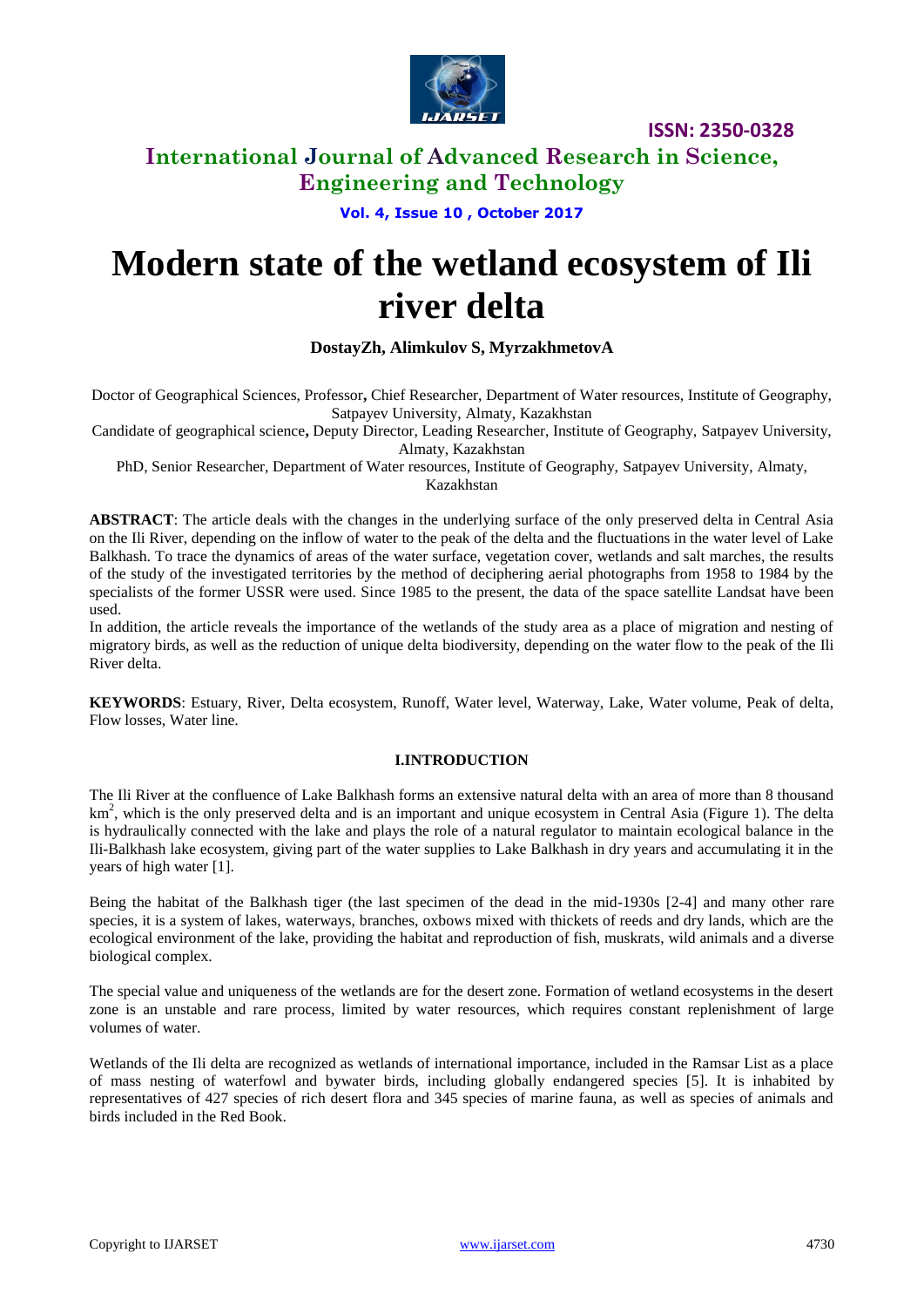

# **International Journal of Advanced Research in Science, Engineering and Technology**



Fig 1. Geographic location of the study area

Lake Balkhash is one of the largest lakes in continental Asia and the fifth largest isolated reservoir in the world. The uniqueness of the lake is that it is divided by a narrow strait into two parts with different chemical characteristics of water - in the western part it is practically fresh, and in the eastern part - brackish. The area of Lake Balkhash is approximately 16.4 thousand km² (2010), lies at an altitude of about 340 m above sea level. The level of Lake Balkhash is one of the main indicators of the state of the whole ecosystem of the basin, known for its high water level variability from 341 to 343 m from the level of the World Ocean [6,7]. In addition, the lake has a large ecological and economic significance for the region as an object regulating the state of the natural environment of the adjacent territory, a unique biotic complex, a regulator of sanitary and hygienic living conditions of the population of the coastal zone and the whole basin, as well as a source of water supply for the facilities of the Lake Balkhash side.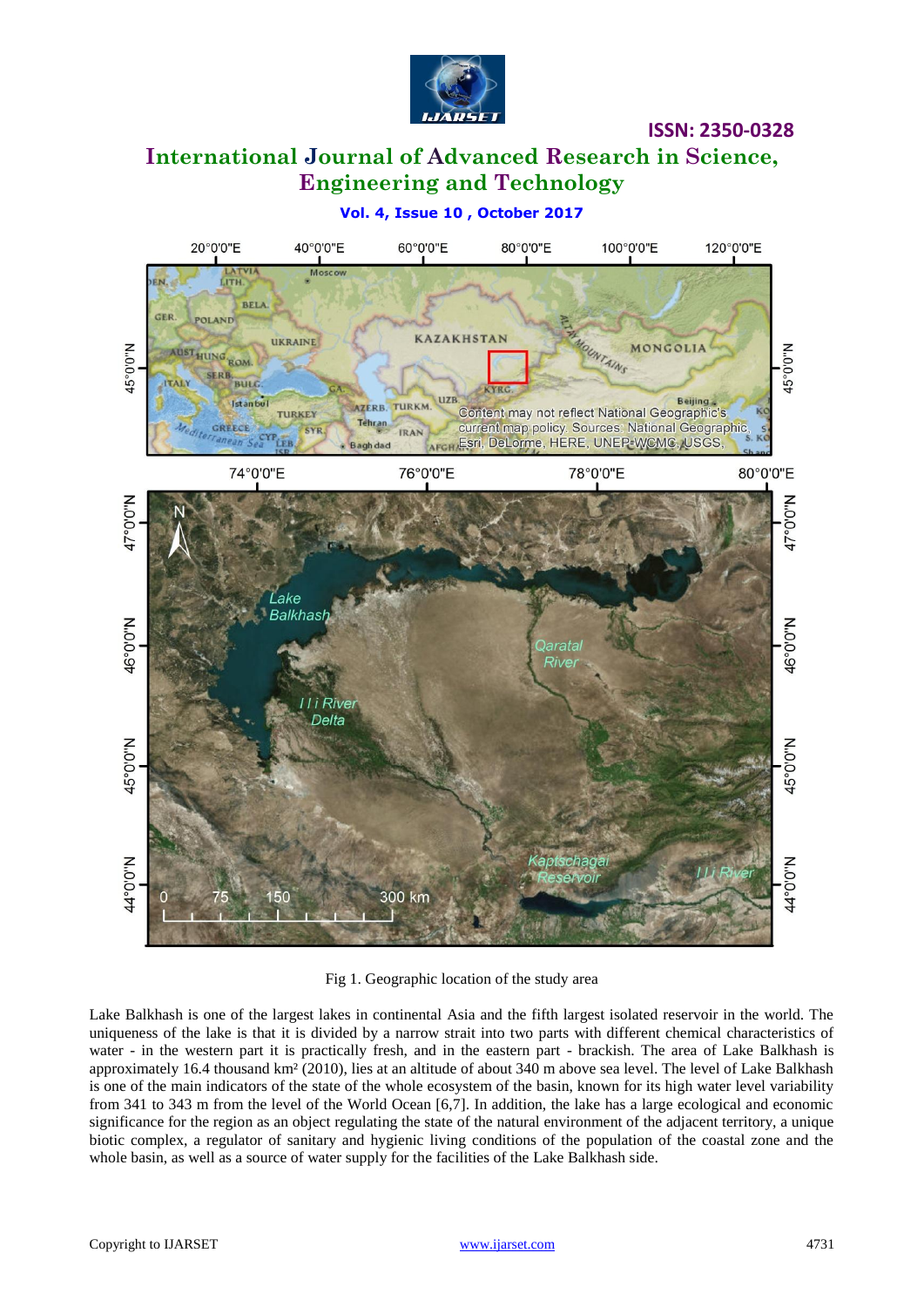

# **ISSN: 2350-0328 International Journal of Advanced Research in Science, Engineering and Technology**

### **Vol. 4, Issue 10 , October 2017**

The main aquifer artery feeding the delta and Lake Balkhash is the Ili River, 80% of the runoff of all rivers flowing into the body of water [8].

The Ili River originates the Tien Shan Mountains in the territory of the People's Republic of China and flows into Lake Balkhash on the territory of the Republic of Kazakhstan. 60% of the catchment area is located on the territory of Kazakhstan and 40% is on the territory of the People's Republic of China [9,10].

Since 1970, as a result of the commissioning of the Kapshagai water reservoir (Figure 2), coinciding with the low-water phase of the hydrological regime of the Ili River, as well as the ever increasing taking surface water for irrigation, the natural phase of the rise in the lake level was interrupted and the combined effects of natural and human factors led to a sharp drop in the water level up to 340.65 m (1987). Thus, in its coastal part huge salt marshes were formed, the Ili River delta was practically being dried up. The progressive desertification of the whole coastal zone and deltoid parts of rivers began.



Fig 2.Kapshagai dam on the Ili River

With the beginning of filling Kapshagai water reservoir there was a dangerous ecological situation and an unpredictable course of events in the Lake Balkhash side, which had more dangerous tendencies, and caused great public anxiety and led to a great consolidation of the scientific forces of the former KazSSR, so, they were discussed at various levels in the republic and the USSR.

Thanks to the republic's efforts, an intermediate stage of comprehensive research was successfully completed in 1986 [11], which was approved at a number of republican meetings, and then approved at a special meeting of the Committee on the Environment of the Council of Ministers of the USSR and the corresponding orders of the Ministry of Water Resources of the Kazakh SSR. In this document, it was said to localize the area of irrigated land in the Ili-Balkhash basin through the use of surface waters; limit the filling of Kapshagai water reservoir up to the volume of 14 km<sup>3</sup>, not getting it to the design mark of 28 km<sup>3</sup>; to carry out the reconstruction of irrigation systems.

In 1987, on the recommendation of the Institute of Geography, dredging operations were carried out on the delta territory to water the dried up areas, with the subsequent reduction of the environmental costs of the runoff in the delta, and also to increase the water level of Lake Balkhash. As a result of the work, the throughput of the Zhideli River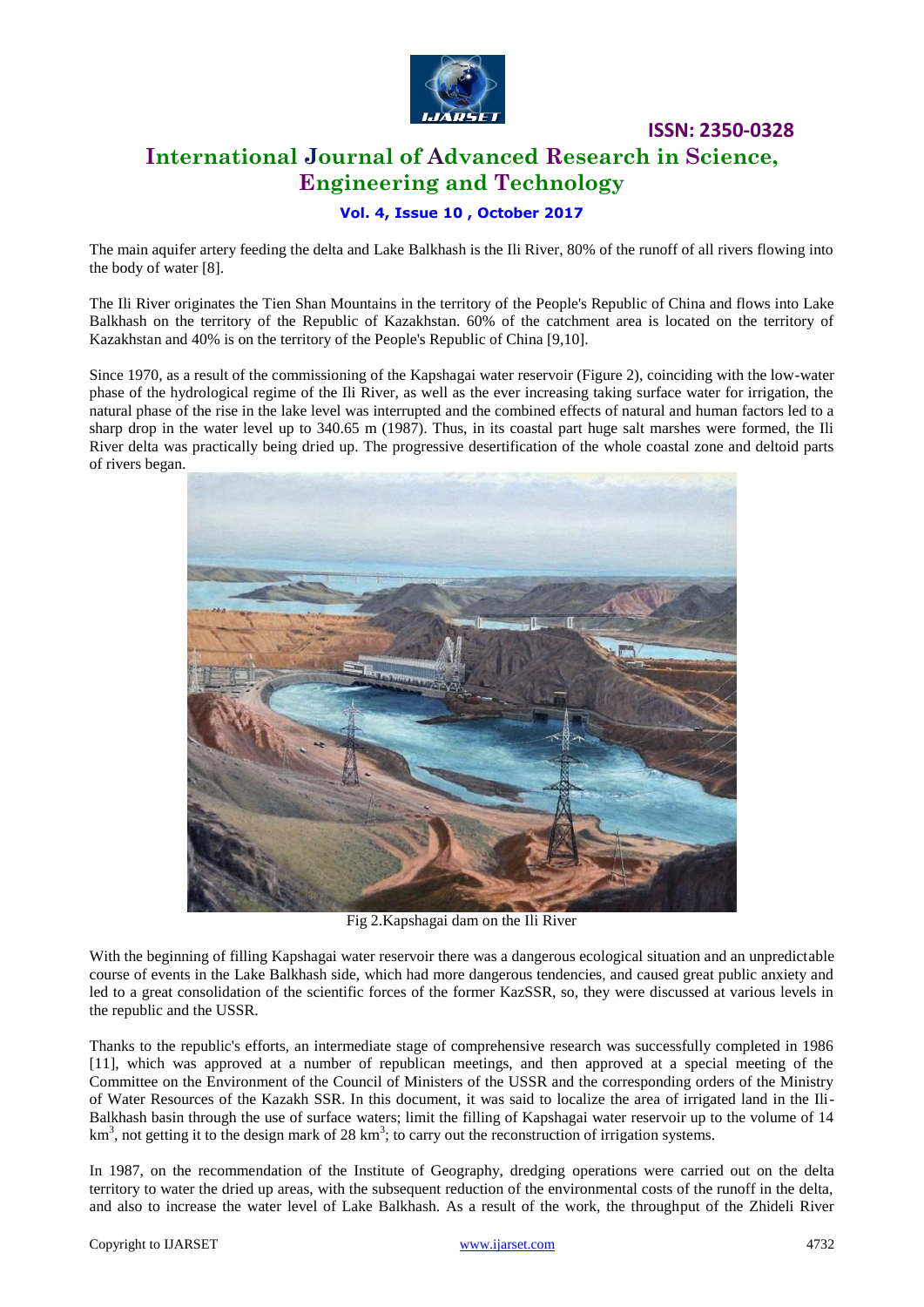

### **International Journal of Advanced Research in Science, Engineering and Technology**

### **Vol. 4, Issue 10 , October 2017**

distributary increased, and it began to transport up to 50% of the flow, and the Lake Balkhash level began to increase. However, these actions negatively affected the delta. With the direct hit of water into the lake, the water and marsh potential of the delta decreased.

### **II. THE ROLE OF THE REGION AS THE PLACE OF MIGRATION OF BIRDS**

The main and most important role of wetlands is to provide habitat for a large number of plants and animals, including rare, endemic, unique species. The value and uniqueness of the flora of the investigated territory is confirmed by the presence of rare species in its structure: from the Red Book - 7; relic - 7; endemic for Kazakhstan - 18; other rare, needing regional protection - 6. The resource value of the flora is also very high - more than 80% of the species have different useful properties, 31 species of wild relatives of cultivated plants have been identified. Phytocenotic diversity of the territory is distinguished by a special set of plant communities, including the following types of vegetation: aquatic, marsh, meadow, tugai, desert [12]. The study area is on one of the largest passageways of migratory water birds. In the delta, more than 150 species of birds nest, including 23 sedentary birds. The category of migrants includes 125, the voyages - 6 species. Of these, 12 are listed in the Red Book: pink and curly pelicans, spoonbill, karavayka, swan-swan, white heron, and also rare birds of prey - snake-eagle, white-tailed eagle, long-tailed eagle and osprey. The population of the white-eyed blacks in the delta of the Ili is considered to be the largest one in Central Asia, and the brown dove is considered to be the largest one in Kazakhstan. The most noticeable group of birds is the waterfowl, most of which form colonies on numerous lakes. The colonial nests of pink and curly pelicans, spoonbills and other birds are unique, as well as a turangue ornithological complex (43 species). Colonies of pelicans in the delta of the Ili River are among the last ones in our country.

The region is a place of reproduction, feeding and growth of valuable fish species. The ichthyofauna includes more than 19 species of fish. The most valuable of them are pikeperch, carp, catfish, asp, bream, white cupid, silverfish, perch, bersh, sturgeons, etc.[8].

#### **III. STUDY OF THE ILI RIVER DELTA AND THE DATA SET**

#### **A) Data of aerial photography of the Ili river delta**

In 1957-1958, aerial photography was carried out on a spectrozonal aerial photographic film at a scale of 1: 25,000. Most of the territory was taken in July 1958

In May, 1974, the right-bank and left-bank parts of the delta at a scale of 1: 50,000 and 1: 80,000 were taken separately by aerial photography.

In May, 1978, the delta was once again photographed at a scale of 1: 100,000.

Two aerial photographs of the Ili River delta were carried out in the scale of 1:50 000 and 1:65 000 according to the orders of GGI in 1981-1984.

The 1984 photographings were performed in parallel in the visible and infrared spectral ranges. The Mingeo Aerial Design Laboratory carried out fragmentary radar (1975) and thermal imaging (1981) aerial photographs of the delta. In order to study the information content of other types of surveys, thermal imaging was carried out in 1981 along several routes in the center of the delta (day and night variants).

In parallel with the materials of conventional AFS, the conditions for deciphering water objects and vegetation according to thermal imaging and radar survey data were considered.

#### **B) The data set from the landsat satellite**

The main source of data for this study is the Landsat data archive from the USGS. The Landsat program provides the longest and most continuous set of satellite land cover data. Data have been available free of charge since the 1970s, including the MSS, TM and ETM + sensors. Two main issues had to be considered for data collection. First, the resulting images within a single time step should cover the entire study area with the smallest time interval [13]. Secondly, the images should be cloudless and high-quality. In connection with these requirements, a complete data set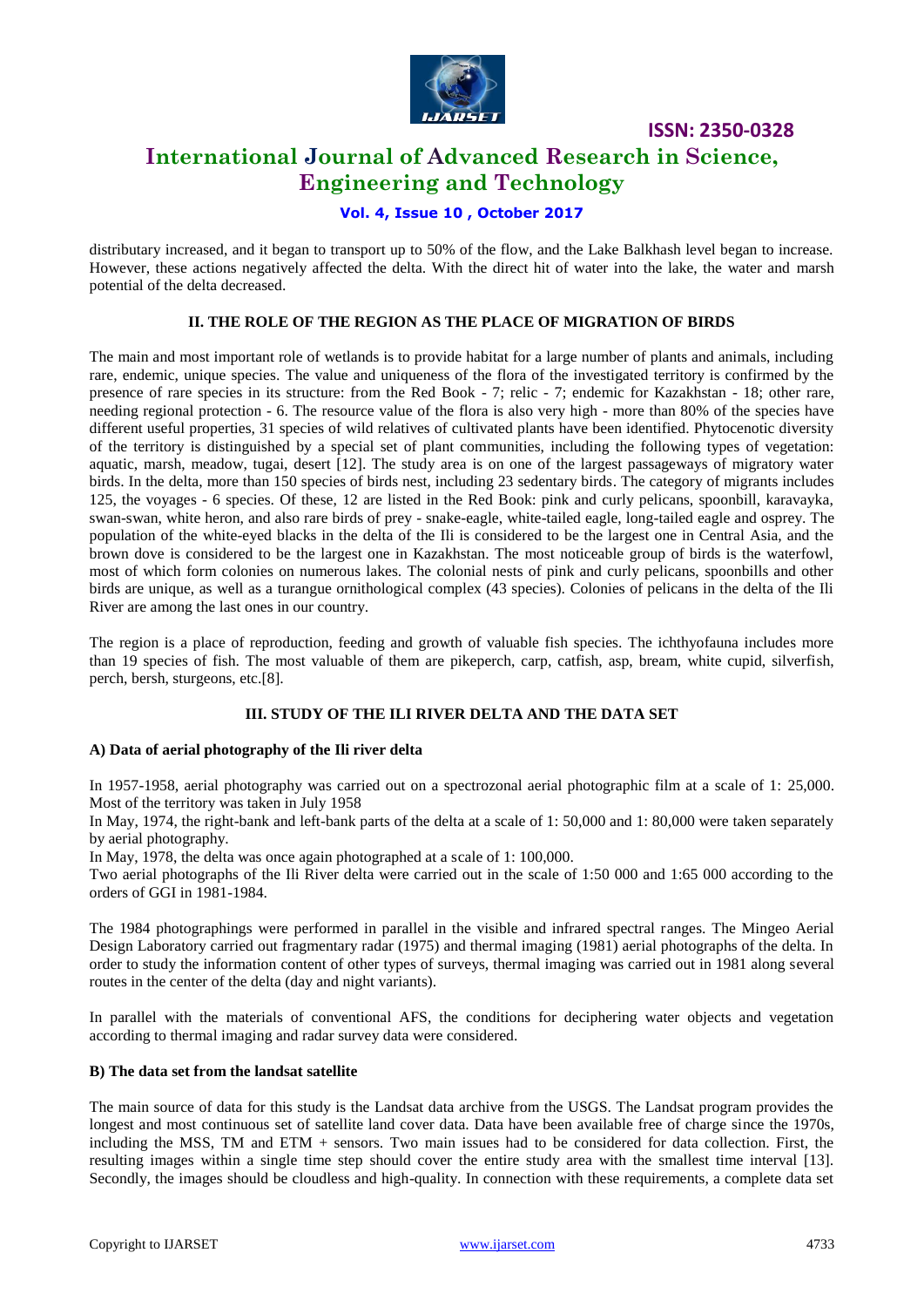

# **International Journal of Advanced Research in Science, Engineering and Technology**

### **Vol. 4, Issue 10 , October 2017**

was searched in the Landsat archive. Table 1 provides an overview of the selected data sets and additional sensor information.

| <b>Sensor</b>    | <b>Acquisition Date</b>                                | <b>Spectral Resolution</b> | <b>Spatial Resolution</b>                                            |  |
|------------------|--------------------------------------------------------|----------------------------|----------------------------------------------------------------------|--|
| Landsat 2 / MSS  | 22. Aug 1977<br>23. Aug 1977 (2 images)<br>9. Sep 1977 | 4 spectral                 | $60-m$ (channel 1-4)                                                 |  |
| Landsat $5/TM$   | 7. Jul 2011 (2 images)<br>30. Jul 2011 (2 images)      | spectral                   | 30-m (channel 1-5, 7)<br>120-m (channel $6$ )                        |  |
| Landsat $7/ETM+$ | 24. Aug 2000<br>2. Sep 2000 (2 images)<br>9. Sep 2000  | 7 spectral<br>panchromatic | 30-m (channel 1-5, 7)<br>$60-m$ (channel $6$ )<br>$15-m$ (channel 8) |  |

Table 1. Specification of the use of Landsat images (from USGS 2013c)

### **C) Hydrological data**

Hydrological regime of watercourses and reservoirs of the Ili River Delta is poorly studied. Systematic observations of the runoff of the main rivers and watercourses of the study area were started in the 1930s by the Administration of the USSR Hydrometeorological Service.

In different years, hydrological observations in the delta of the Ili River were conducted by a network of 16 gauging stations of Kazhydromet and the Institute of Geography (Figure 3).



Fig 3. Arrangement of gauging stations

At the present time, systematic observations of the flow regime of the main streams are carried out in the upper part of the delta at the 3hydrologycal posts and at the bottom at the 2 hydrological posts of the RSE Kazgidromet. These posts mainly mark the flow regime at the inlet and outlet of the delta. And also in the 1980s, large-scale studies were carried out to study the dynamics of the Ili River delta. The Institute of Geography of Kazakhstan established the "Arkhar"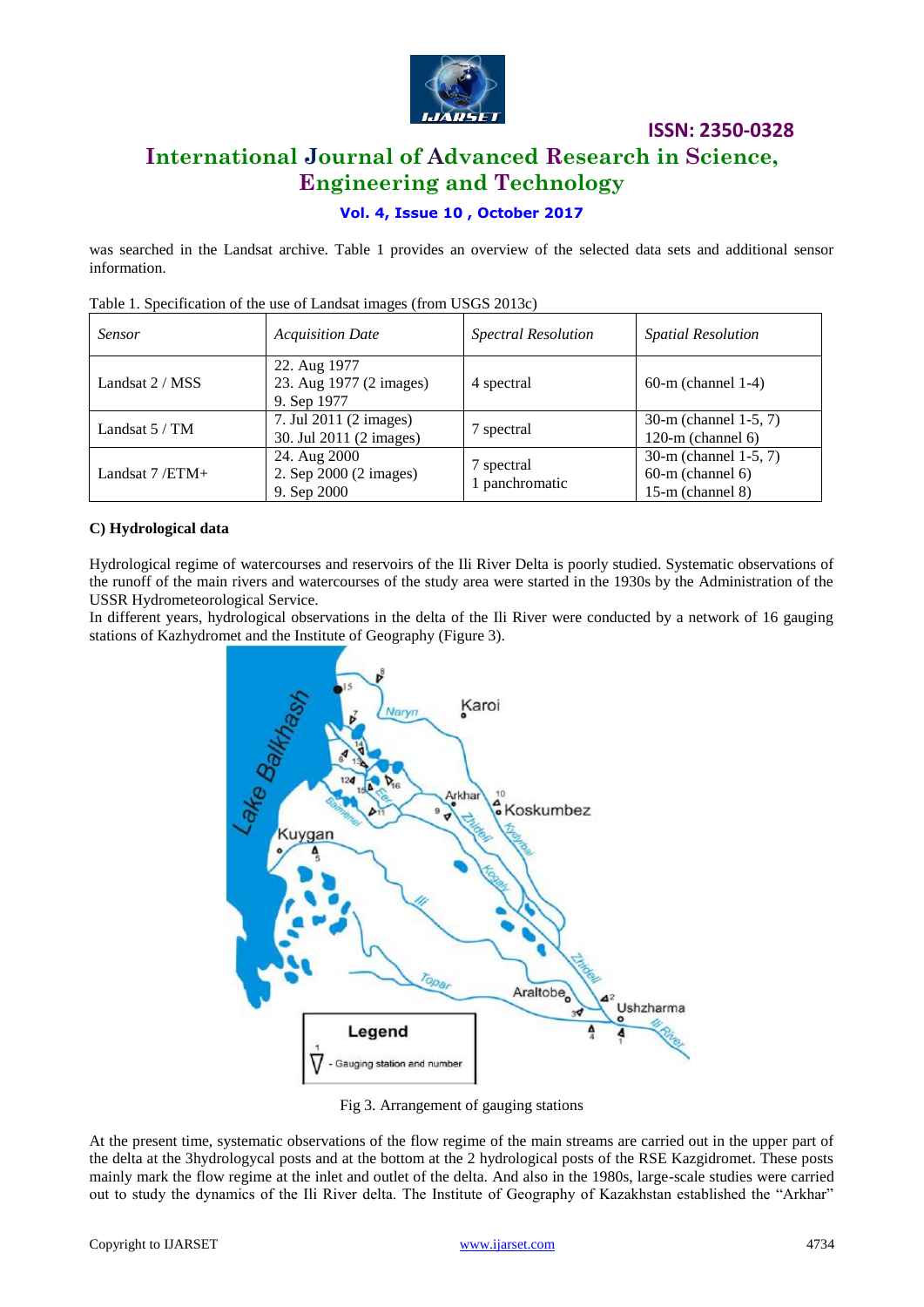

### **International Journal of Advanced Research in Science, Engineering and Technology**

### **Vol. 4, Issue 10 , October 2017**

monitoring reference point (Figure 4) and the Hydrometric observations at 8 points, of which 7 were on the watercourses and one level post was on the lake Asaubai (Table 2) [14].

№ River - Point Period of action Years of runoff monitoring opened closed Posts of RSE "Kazhydromet" 1 Ili River-s.Ushzharma 1937 active 1940-1943,1949-1996  $\mathfrak{D}$ Zhideli branch- 16 km below the source 01.01.1958  $(01.09.2002)$  active 1968-1995,2005,2007-2012 3 Ili branch-1 km below Zhideli branch off 29.08.1956  $(01.09.2002)$  active 1968-1982,1987-1997,2004-2012 4 w.Suminka-6 km below the source 1970 1995 1970-1984,1986-1994,2013-2014 5 Ili Branch-s. Zhideli 16.06.1957<br>
(01.09.2002) active 1968-1995,2004-2012 6 Zhideli branch,w.Iir-2.5 km from estuary 09.06.1957 09.06.1957 active 1968-1969,1971-1982,1984-<br>
(01.09.2002) active 1995,2005,2010-2012 7 Zhideli branch,w.Shubarkunan-1.5 Zhideli branch,w.Shubarkunan-1.5 1968 1995 1980-1970,1977-1978,1980-<br>km from estuary 1981,1987-1995 1981,1987-1995 8 | w.Naryn-s.Nauryzbai 1968 1968 1995 | 1968-1977 Posts of Institute of Geography 9 | Zhideli branch-s.Arkhar | 1987 | activ | 1987-1991,2011-2014 10 w.Kadyrbai-s.Koskumbez 1987 activ 2012-2014 11 w.Baimenei-s.Baimenei 1987 1991 1987-1991 12 w.Balakashkan 1987 1987 1991 1987-1991 13 w.Asubai 1987 1991 1987-1991 14 | w.Sologubka-estuary 1987 | 1991 15 | w.Kustastoe-source 1987 1987 1991 1987-1991 16 | Lake Asubai-Bugor | 1987 | 1991

Table 2. Current state of geographic monitoring at the delta of the Ili River

Reference Point of Monitoring "Arkhar" is the central link in the system of hydrometeorological observations and monitoring of the natural environment in the delta of the Ili River, is an integrated measuring and information system that provides information about the current and predicted state of Lake Balkhash.

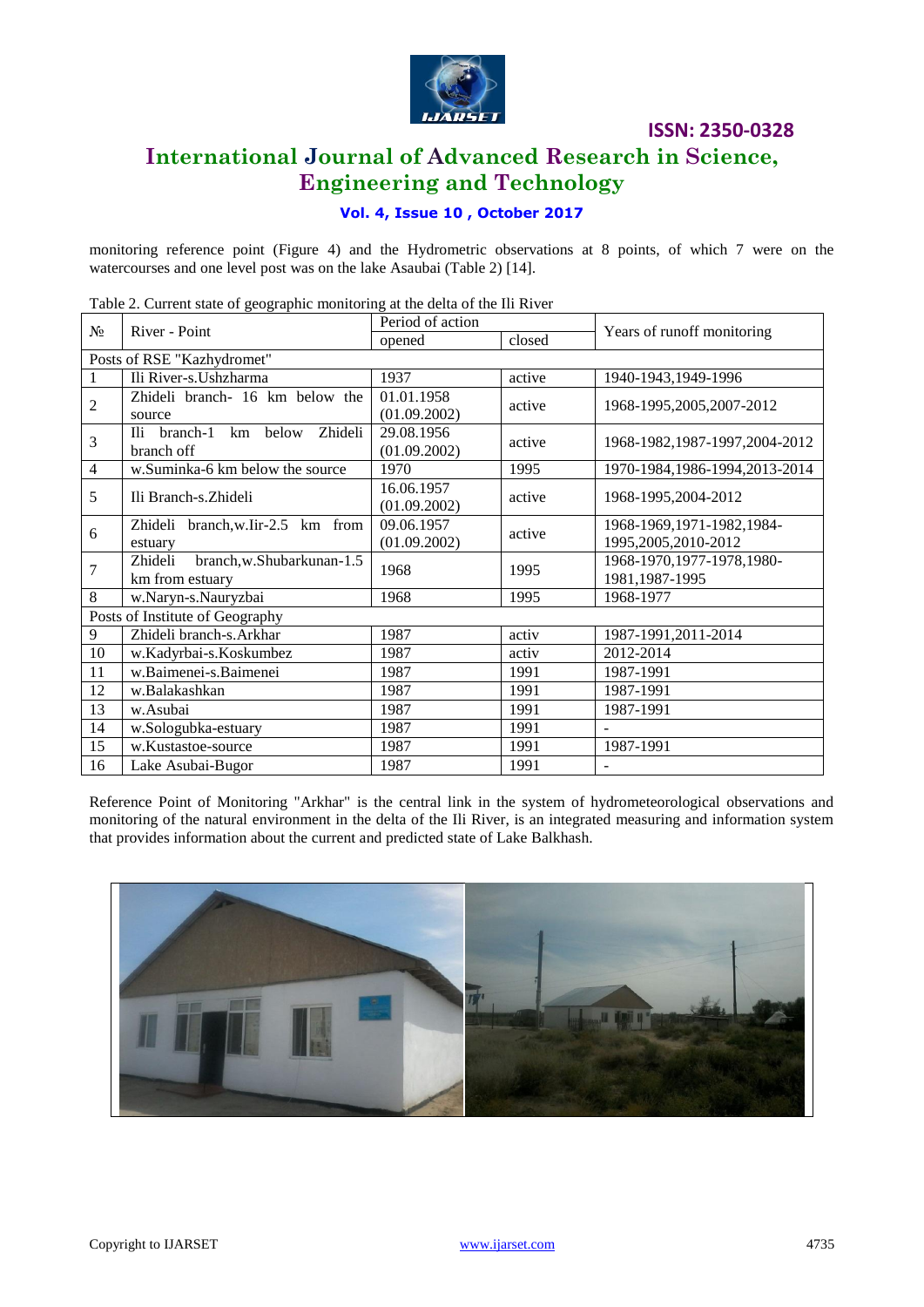

# **International Journal of Advanced Research in Science, Engineering and Technology**

**Vol. 4, Issue 10 , October 2017**



Fig 4. Reference point of monitoring "Archar" of the Institute of Geography of Kazakhstan

Currently, the Arkhar monitoring reference point conducts year-round meteorological observations, as well as measurements of water consumption at the Zhideli branch-s.Arkhar, which are carried out by modern hydrological instruments and equipment used in the system of the Hydrometeorological Service of the Republic of Kazakhstan. In addition, at 4 points, monitoring of the level regime is carried out simultaneously with measurements of water consumption, of which 2 stations are equipped with digital water level recorders during the ice-free period.

### **IV. RESULTS AND DISCUSSION**

#### **A) Runoff at the top and ecological needs of the delta**

To determine the runoff at the top of the Ili River delta the data of observations of the river runoff in the Kapshagai natural boundary and in the settlement Ushzharma are considered, as well as the total runoff of all the arms formed at the top of the modern delta (Ili, Zhideli and Suminka).

Analysis of the data on the runoff of the Ili River – Kapshagai natural boundary showed that the data on this line can not be taken into account because of the water intake, which is used for irrigation, below the specified range to the top of the delta.

According to the results of the research [14] the data on the runoff at the reference monitoring post Ili River - s. Ushzharma due to their inadequate reliability (multi-arm in the track, absence of long-term observation of the level due to special conditions of the operation mode of the Kapshagai HPP, the river in this place flows through three channels, and the post is on one of these channels and is subject to constant erosion), and also for a number of other reasons were not used to assess the flow of river water to the top of the delta. In this regard, when determining the runoff at the top of the delta in 1970-2013, the total runoff in the sources of the three (Old Ili, Zhideli and Suminka) of these branches was used [15,16].

The Ili River run off entering the delta spreads through numerous watercourses, lakes and streams. As a result, the part does not reach Lake Balkhash, losing because of evaporation from the surface of water bodies and transpiration from wetlands. Some of the water is spent to fill inter-channel depressions and replenish groundwater reserves.

The study of the ecological costs of runoff reaching the apex of the delta was carried out by estimating the river runoff losses within the delta, representing the difference in the inflow of surface waters to the top of the delta and outflow from the delta to Lake Balkhash. Channel losses are the source of delta supply, i.e. the more water in the year, the greater the flooding of the delta and the greater environmental runoff costs.

The course of a long-term change in the environmental costs of the Ili River delta for the period from 1953 to 2013 is shown in Figure 5, and their average values at different periods are presented in Table 3.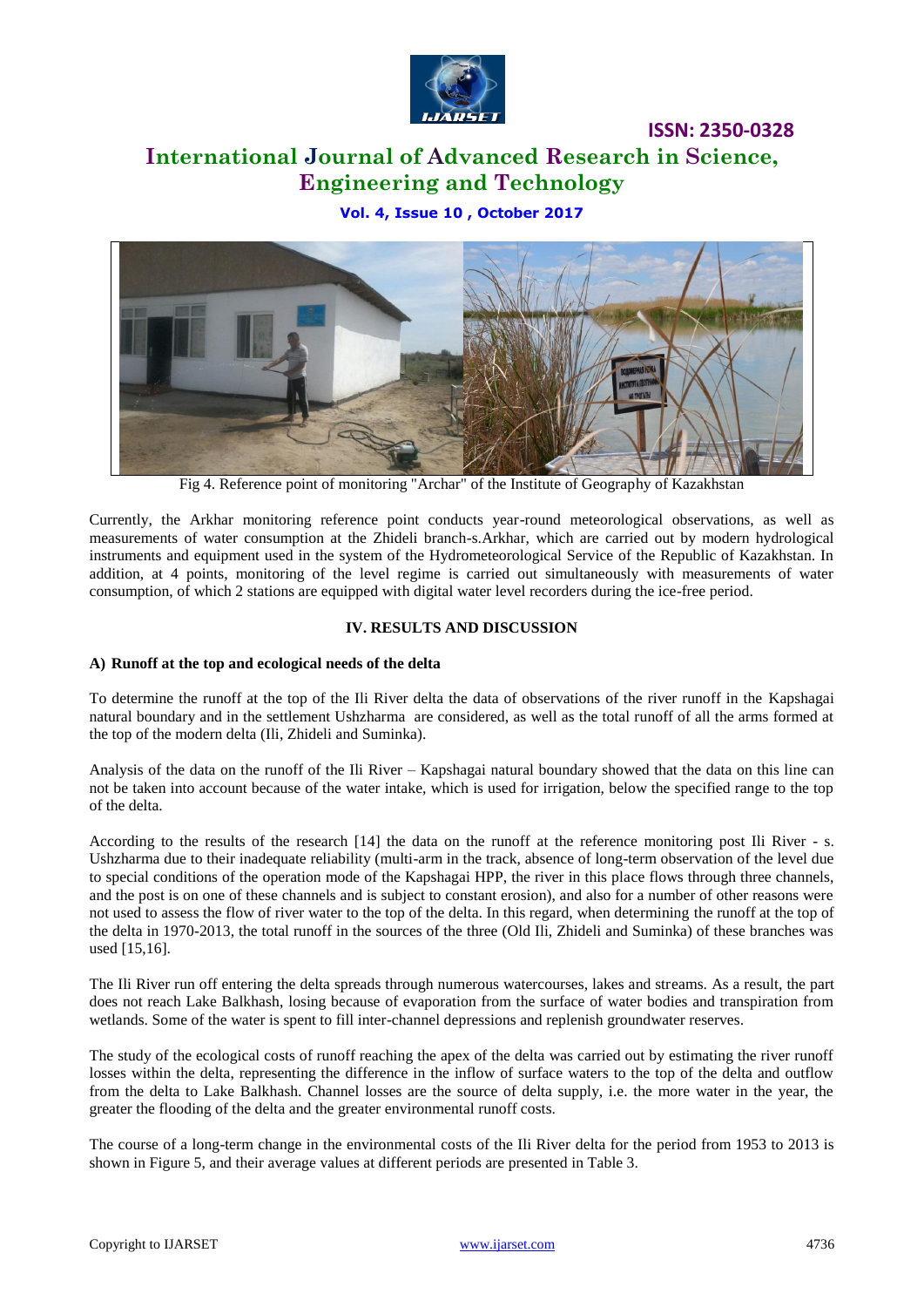

### **International Journal of Advanced Research in Science, Engineering and Technology**

### **Vol. 4, Issue 10 , October 2017**

|           | Inflow to the top of the delta |             | The outflow from the delta |                          | Environmental costs       |                 |     |
|-----------|--------------------------------|-------------|----------------------------|--------------------------|---------------------------|-----------------|-----|
| Periods   | m<br>per                       |             | m<br>per                   |                          |                           | km <sup>-</sup> | per |
|           | second                         | km per year | second                     | km <sup>3</sup> per year | m <sup>3</sup> per second | vear            |     |
| 1953-1969 | 475                            | 15.05       | 376                        | 11.9                     | 101                       | 3,25            |     |
| 1970-1987 | 372                            | 11.8        | 284                        | 8,99                     | 88,1                      | 2,80            |     |
| 1988-2010 | 502                            | 15,9        | 366                        | 11,6                     | 136                       | 4,30            |     |
| 1970-2013 | 444                            | 14,0        | 330                        | 10,4                     | 114                       | 3.63            |     |

### Table 3. Environmental costs of runoff in the Ili River Delta

1) The period before 1970, which was a conditionally-natural period before the Kapshagai Reservoir was filled with a small anthropogenic influence, during which the influence of economic activity in Lake Balkhash basin was affected on the ecological state of the Ili River delta was insignificant, and was in a natural state.

2) The period, from 1970 to 1987, which was disturbed by the hydrological regime with reduced water content, associated with water management in the Kazakhstani part of the basin of the Ili River.

3) The period from 1988 to 2013, which was a period of regulated runoff with increased water availability, associated with water management activities in the territory of the Republic of Kazakhstan and an intensive reduction in the Ili River inflow from the territory of China.



Fig 5. Dynamics of changes in environmental costs of the runoff of Ili River Delta

### **B) Changes in the elements of the underlying surface of the Ili river delta**

Dynamics of changes in the underlying surface of the Ili River delta consisted in changes in the areas of the water surface (lakes, branches and waterways), vegetation cover, wetlands and saline areas.

Figure 6 shows the dynamics of the change in the areas of the elements of the underlying surface of the Ili River delta. Until 1984, the results of aerial photographs taken in different years by research organizations of the former USSR are shown. Since 1990, the data were obtained as a result of decoding of space images. Considering these results, we can carry out a comparative analysis of the dynamics of changes in the landscape elements of the Ili River delta.

Considering the results of aerospace data, it is possible to analyze the causes of the changes in the elements of the underlying surface of the Ili River delta. According to the presented data (Figure 6), it can be seen that the dynamics of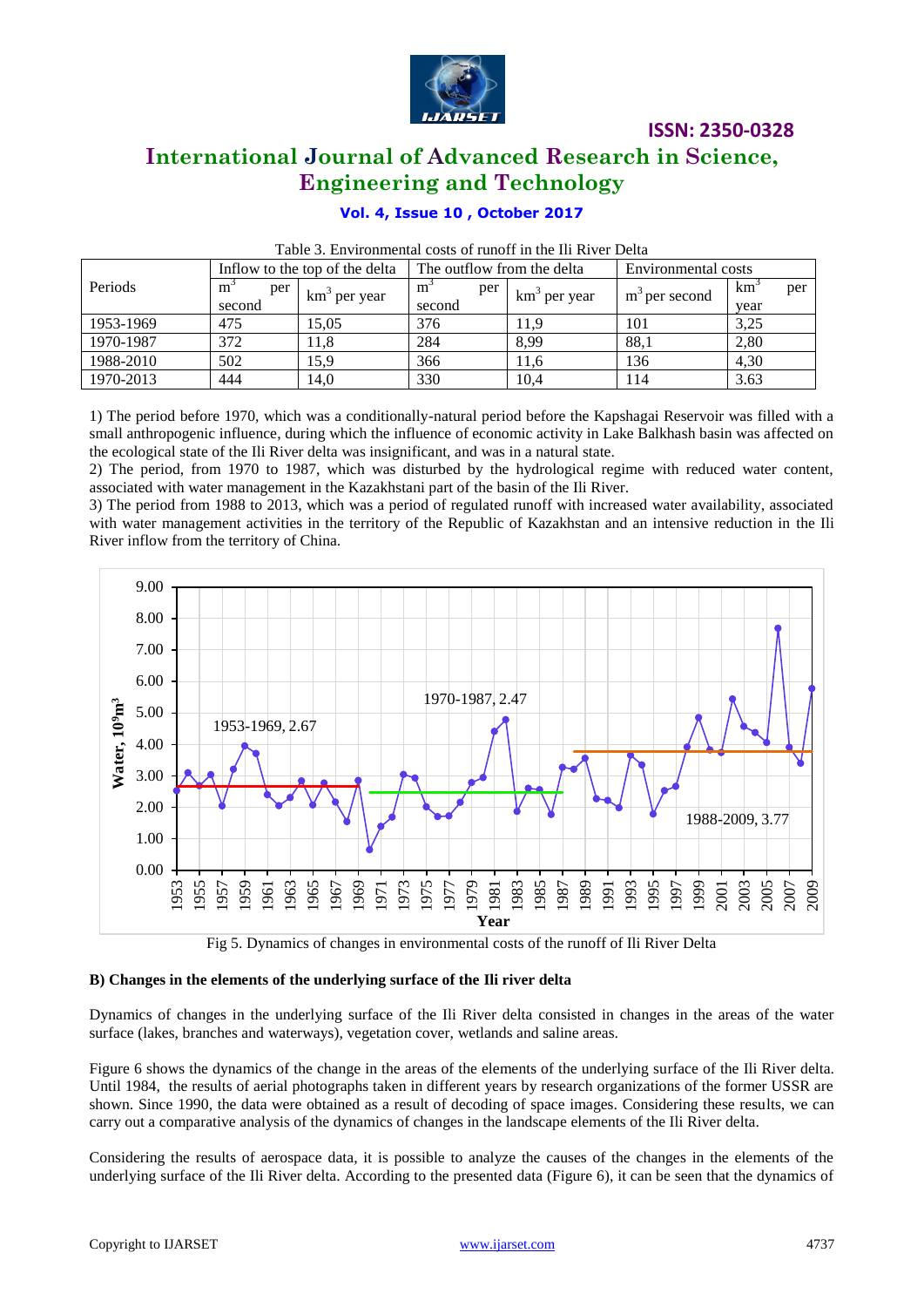

# **ISSN: 2350-0328 International Journal of Advanced Research in Science, Engineering and Technology**

### **Vol. 4, Issue 10 , October 2017**

the delta surface is very complex. The analysis shows a close interconnection and interchangeability of landscape elements within the delta contour.



Fig 6. Dynamics of changes in the area of the delta landscape over the period of 1958-2015.

All the areas of the water surface, vegetation, wetlands and salt marshes, the remaining territories included in the territory of the Ili River delta were analyzed.

The aero-photo and space images were carefully considered, compared with the volume of water inflow to the top of the Ili River delta and the amount of outflow from it (Figure 7). In this case, a comparative analysis of the dynamics of the water surface of the delta with the inflow of water to the top and the outflow of water from the delta are carried out.



Fig 7. Difference integral curve of inflow and outflow of water, as well as changes in the water surface of the Ili River delta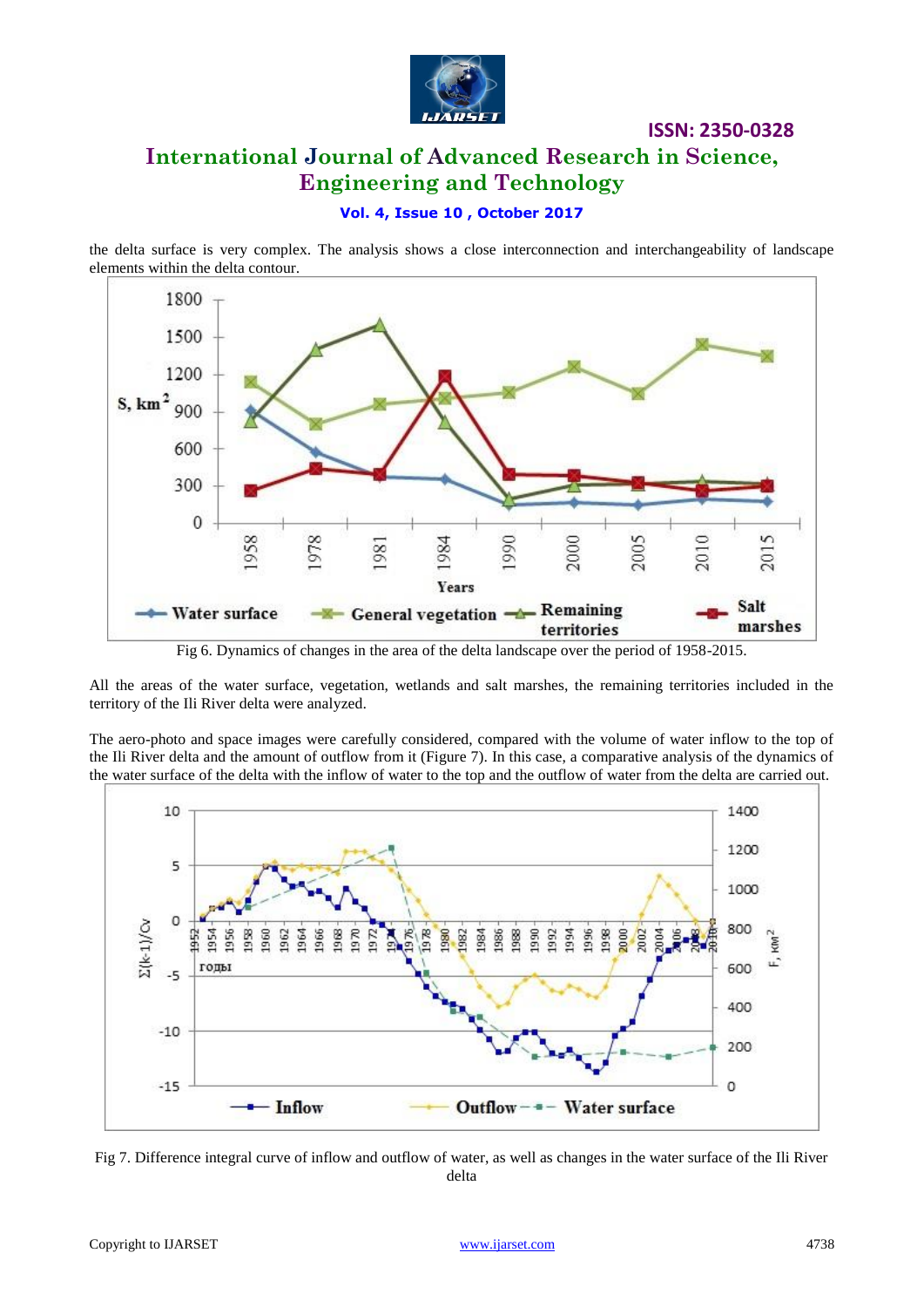

### **International Journal of Advanced Research in Science, Engineering and Technology**

### **Vol. 4, Issue 10 , October 2017**

After regulating the runoff of the Ili River by Kapshagai reservoir the delta's flow regime and the nature of watering have changed dramatically.

Runoff to the top of the delta for 1970-1987 on average decreased up to 8.99 km<sup>3</sup> per year, with its natural values f 14.2 km<sup>3</sup> per year. The intraannual distribution of the runoff changed: instead of the maximum flood consumption reaching 1,800  $m<sup>3</sup>$  per second, releases from the reservoir did not exceed 800  $m<sup>3</sup>$  per second, winter and autumn consumption increased 1.5 times, and the share of average monthly summer consumption decreased significantly.

The areas of the water surface are characterized by the largest  $(1209 \text{ km}^2)$  indicators in 1974, due to the commissioning of the Kapshagai HPP, the inflow of water to the delta decreased sharply (by about  $110 \text{ m}^3$  per second), which in turn was accompanied by the reduction in the water surface of the delta .

Based on the materials of the four aerial photographs, the gradual reduction in filling up of the delta from 1970 to 1984 was established. At that time, the inflow of water to the delta acquired a regulated character, its insignificant fluctuations over the years were observed, and a decrease in the total area of lakes and the channel (1209 to  $354 \text{ km}^2$ ) was consistent with a continuous decrease in the Balkhash Lake level. At the same time, the lake systems in the interfluve of Topar-Ili completely degrade. The same occurs in the region of the Iir-river channel, the most watered area, which is the core of the delta [17].

The analysis of interpretation of the early and modern space images of the Ili River delta allowed assessing the interrelation of vegetation cover, wetlands and dry water inflow to the top, as well as the level of Balkhash Lake. Some of the lakes dried up due to artificial drainage of water from them through canals. In most cases, shallow lakes were overgrown with reeds and gradually passed into the gradation of wetlands. Some of the drained lakes have become dry valleys and salt marshes (Figure 8).

The rapid reaction of the plant world of the delta to changes in the hydrological regime contributes to the violation of the environmental conditions of the investigated area in the worst possible way.

Change in the main landscape forming factor - the hydrological regime in connection with the regulation of the Ili River flow, naturally, causes significant changes in other components of meadow ecosystems that depend on it.

Due to the complexity of physical and geographical processes in the deltas of desert rivers and the impact of human economic activity, we only note the leading factor that causes this or that change in vegetation.



Fig 8. Time course of the landscape generating factors with elements of the underlying surface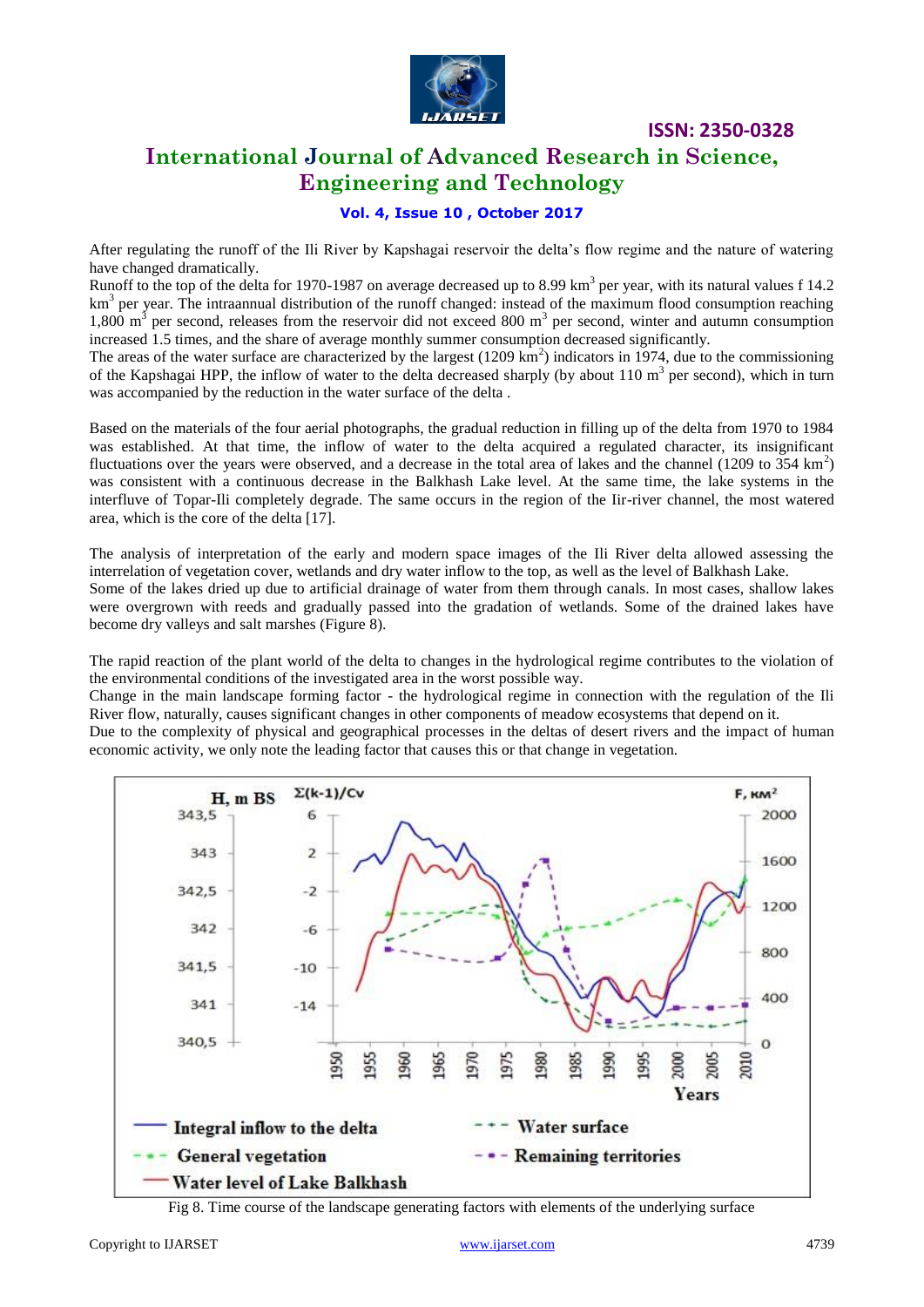

### **International Journal of Advanced Research in Science, Engineering and Technology**

#### **Vol. 4, Issue 10 , October 2017**

In the modern delta, even in natural conditions, an area of more than 500 thousand hectares is off the influence of floods. This area is the interfluve of Ili-Topar, the south-west coast of Balkhash Lake and part of the right bank of the Ili channel in its middle course. After regulating the runoff of the Ili River, new delta areas stopped being under the influence of surface flooding, where as a result of the complete cessation of water flooding the vegetation cover was lost, after which they turned into dry lands and wastelands [18].

#### **V. CONCLUSION**

The analysis of changes in the ecological space of the Ili River delta is carried out using aerial and space research methods. The following conclusions are obtained: from 1970 to the 1990s, the dynamics of landscapes changed dramatically; the process of drying up of the territories is taking place.

Drying of the delta of the Ili River are accompanied by deep ecological disturbances in the natural complex, which was recently considered unique in terms of the richness of hunting grounds, fish spawning grounds, pastures, etc. The main reasons for all these processes were cyclical climate fluctuations and economic activity in the basin; in recent years (after the 1990s) influence of anthropogenic impact on the territories of the People's Republic of China is increasing.

It is determined that the change in the main landscape forming factor - the hydrological regime in connection with the regulation of the Ili River runoff, causes significant changes in other components of the natural environment of the Ili River delta and Balkhash Lake, which depend on it. In the modern delta, even in natural conditions, an area of more than 500 thousand hectares has emerged from the influence of floods. This area is the interfluve Ili-Topar, the southwest coast of. Balkhash Lake and part of the right bank of the Ili channel in its middle course. . After regulating the runoff of the Ili River, new delta areas stopped being under the influence of surface flooding, where as a result of the complete cessation of water flooding the vegetation cover was lost, after which they turned into dry lands and wastelands.

Thus, the main factor determining the unfavorable state of the ecology of the Ili River delta is the insufficient supply of water. In addition, the deterioration of the state of the delta ecosystem is connected with insufficiently justified, unjustified, and often erroneous economic measures, conducted in the river basin and in the delta itself.

#### **Acknowledgements**

The study was carried out in the framework of Project 0851/GF4 "Hydrological basis for conservancy of wetland ecosystem and resources potential rise of Ile River estuary", financed by the Ministry of Education and Science of the Republic of Kazakhstan. We are grateful to RSE "Kazhydromet" for supporting us with hydro meteorological data. In addition, we would like to thank anonymous reviewers for valuable comments on the manuscript.

#### **REFERENCES**

- [1] Dostay Zh, Alimkulov S, Tursunova A, Myrzakhmetov A. "Modern hydrological status of Ili River". Arabian Journal of Geosciences, Volume 6, Issue 8, pg no: 3041-3047.
- [2] Nikkolaev V.A. "The Ili River delta and Bakanasy". Proceedings of the Science Academy of KazSSR.Volume 4.pg no: 35-54 (In Russian).
- [3] Filonetz P.P. "The Ili River delta". Problems of Geography of Kazakhstan, Issue 10, pg no: 25-39 (In Russian).
- [4] Jungius H. "Feasibility Study on the Possible Restoration of the Caspian Tiger in Central Asia". Russia. 1963.

[5] Petr T, Mitrofanov V.P. "The impact on fish stocks of river regulation in Central Asia and Kazakhstan". Lakes and Reservoirs: Research and Management, Volume 3, pg no: 143-164.

[6] Davydova A.I. "The Balkhash Lake". In: Alekin O.A. (eds.) Natural resources of large lakes of the USSR and their prospective changes, Nauka, Leningrad, 1984, pg no: 205-244 (In Russian).

[7] Petr T. "Lake Balkhash". *International Journal Salt Lake Research. Volume* 1, pg no: 21-46.

[8] Dostay Zh.D. "Management of the hydro-ecosystem of the basin of Lake Balkash". Almaty, 360 pages (In Russian).

[9] Propastin P. "Multi-sensor monitoring system for assessment of locust risk in the Lake Balkhash drainage basin". Environmental Management. Volume 50, Issue 5, pg no: 1234-1246.

[10] Propastin P. "Problems of water resource management in the drainage basin of Lake Balkhash with respect to political development". In: Leal Filho W (eds.) Climate change and the Sustainable Management of Water Resources, Springer Verlag, Berlin,pg no: 449 – 462.

[11] Tursunov A.A. "Results of the scientific research on the Ili-Balkhash problem and the way out of the ecosystem of the basin from the crisis". Geographical problems of the Ili-Balkhash basin, pg no: 3-19 (In Russian).

[12] Sultanova B.M., Rachkovskaya E.I., Ivashchenko A.A., Berezovikov N.N., EvstifeevYu.G., Grunberg V.V., Malakhov D.V., Kurteshev T.S., Belgubaeva A.E. "Biological diversity of the projected Ile-Balkhash natural reserve". Bulletin of the Kaznu Series Environmental [http://bulletin](http://bulletin-ecology.kaznu.kz/index.php/1-eco/article/view/391)[ecology.kaznu.kz/index.php/1-eco/article/view/391.A](http://bulletin-ecology.kaznu.kz/index.php/1-eco/article/view/391)ccessed 29 September 2012(In Russian).

[13] Propastin P.A. "Simple model for monitoring Balkhash Lake water levels and Ili River discharges: Application of remote sensing". Lakes and Reservoirs: Research and Management, Volume 13, pg no: 77-81.